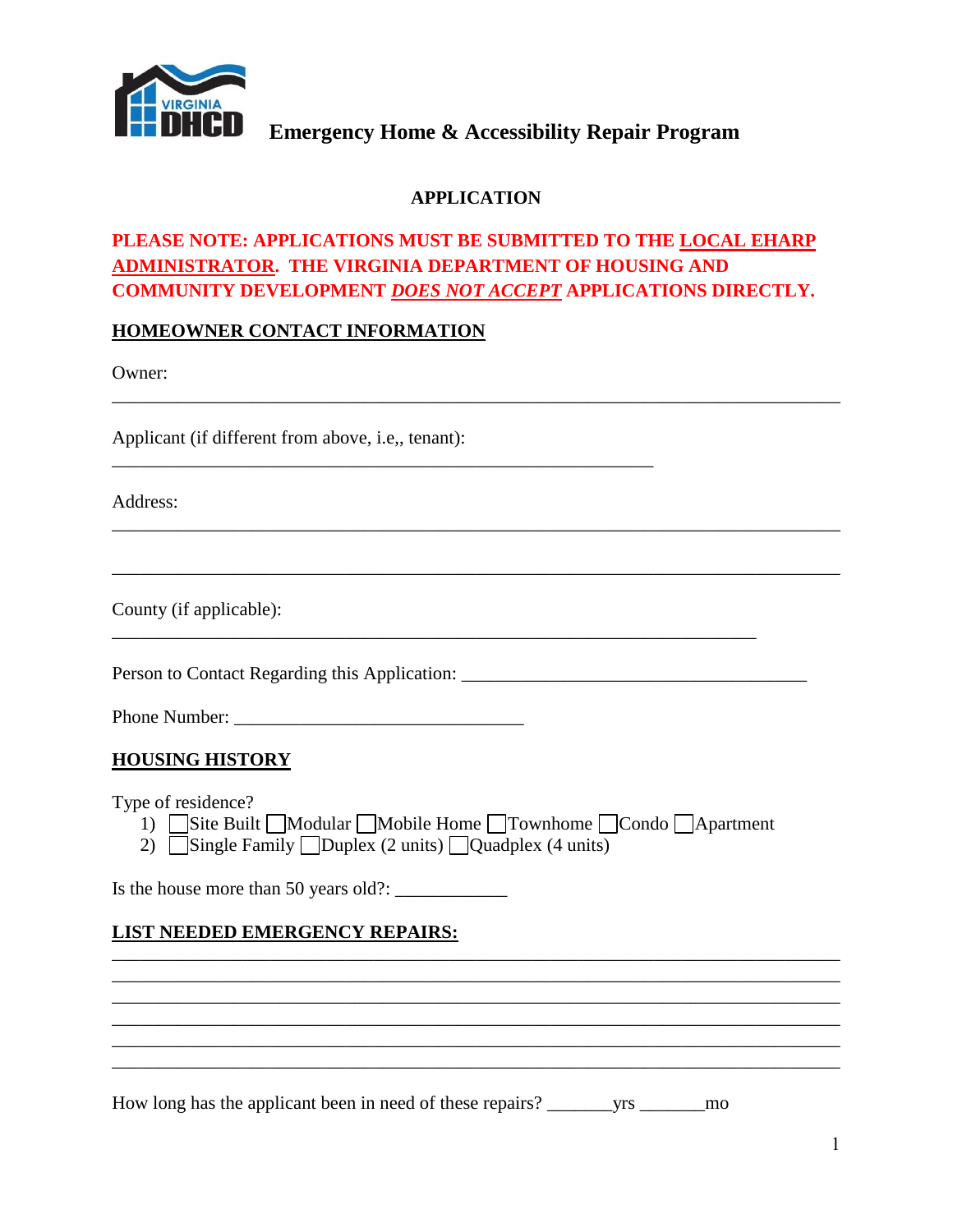

### **HOUSEHOLD INFORMATION**

Beginning with the owner (or renter, if applicable), please list every person, including children, living in the household and complete the corresponding information requested.

| FIRST AND LAST NAME           | <b>RELATIONSHIP TO</b>   | <b>ANNUAL</b> | <b>BIRTH</b> | <b>DISABLED</b> |
|-------------------------------|--------------------------|---------------|--------------|-----------------|
| OF HOUSEHOLD<br><b>MEMBER</b> | <b>HEAD OF HOUSEHOLD</b> | <b>INCOME</b> | DATE:        | (YES/NO)        |
|                               |                          |               |              |                 |
|                               |                          |               |              |                 |
|                               |                          |               |              |                 |
|                               |                          |               |              |                 |
|                               |                          |               |              |                 |
|                               |                          |               |              |                 |

#### **APPLICANTS SHOULD SELF-SELECT THEIR RACE:**

AFRICAN AMERICAN: \_\_\_\_\_\_\_ AMERICAN INDIAN OR ALASKA NATIVE: \_\_\_\_\_\_ ASIAN: \_\_\_\_\_\_ NATIVE HAWAIIAN OR OTHER PACIFIC ISLANDER: WHITE: SOME OTHER RACE: \_\_\_\_\_\_\_\_\_\_\_\_\_\_\_\_\_\_\_\_\_\_\_\_\_\_\_\_\_\_\_\_\_\_\_\_\_\_\_\_

*Note: Please do not show the client's full Social Security Number on collected documents. If the only proof of income contains a client's SSN, blacken out the number if the document is necessary*.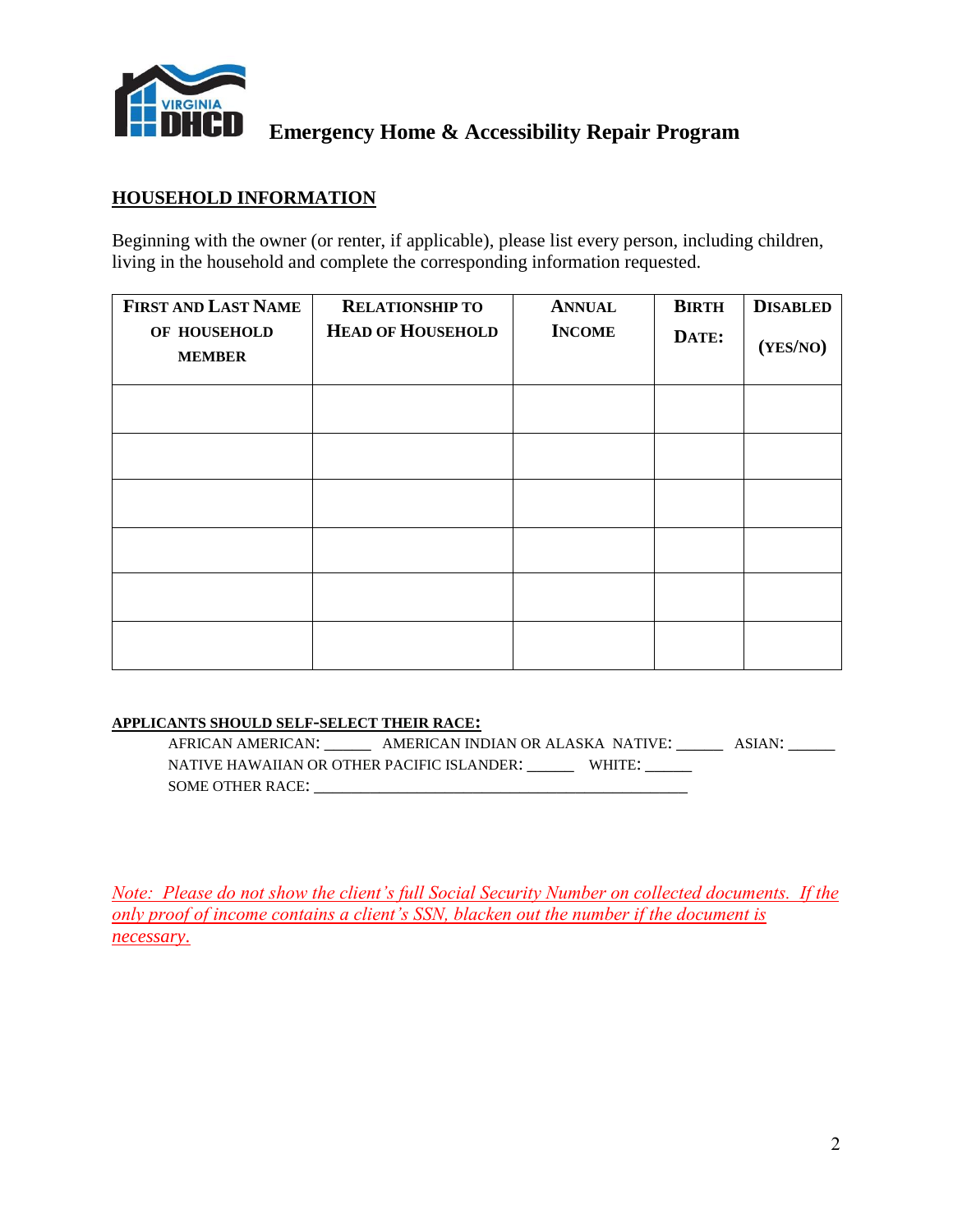

### **AUTHORIZATION AND RELEASE**

The undersigned hereby certifies that he/she is the owner of the property located at

\_\_\_\_\_\_\_\_\_\_\_\_\_\_\_\_\_\_\_\_\_\_\_\_\_\_\_\_\_\_\_\_\_\_\_\_\_\_\_\_\_\_\_\_\_\_\_\_\_\_\_\_\_\_\_\_\_\_\_\_\_\_\_\_\_\_\_\_\_\_\_\_\_\_\_\_\_\_ and does hereby authorize the Virginia Department of Housing and Community Development (DHCD) and \_\_\_\_\_\_\_\_\_\_\_\_\_\_\_\_\_\_\_\_\_\_\_\_\_\_\_\_\_\_\_\_\_\_\_\_\_\_\_\_\_\_\_\_\_\_\_\_\_\_\_\_, the EHARP Local Administrator, to make repairs and improvements as necessary to the said property. Funding for this program is provided by the Virginia Department of Housing and Community Development (DHCD).

The owner and/or tenant hereby release and agree to indemnify and hold harmless the DHCD and the Local Administrator, its staff and volunteer assistance, from any liability in conjunction with the performance of the repairs and improvements.

Owner and/or tenant agree to provide DHCD and the Local Administrator access to the property at reasonable times for the purpose of inspecting the work.

Owner and/or tenant certifies that he/she intends to occupy the property for at least one (1) year after the date the work is completed.

Owner and/or tenant agree that the quality of the installation of the materials cannot be guaranteed beyond a period of one (1) year.

Owner and/or tenant understand that he/she may request information as to the specific work to be done to the property prior to signing this authorization and release, and agrees to the work to be performed as determined by the Local Administrator.

\_\_\_\_\_\_\_\_\_\_\_\_\_\_\_\_\_\_\_\_\_\_\_\_\_\_\_\_\_\_\_\_\_\_\_\_\_\_\_\_\_\_\_\_\_\_ \_\_\_\_\_\_\_\_\_\_\_\_\_\_\_\_\_\_\_\_

\_\_\_\_\_\_\_\_\_\_\_\_\_\_\_\_\_\_\_\_\_\_\_\_\_\_\_\_\_\_\_\_\_\_\_\_\_\_\_\_\_\_\_\_\_\_ \_\_\_\_\_\_\_\_\_\_\_\_\_\_\_\_\_\_\_\_

Local Administrator Signature Date

Homeowner/Landlord Signature Date

\_\_\_\_\_\_\_\_\_\_\_\_\_\_\_\_\_\_\_\_\_\_\_\_\_\_\_\_\_\_\_\_\_\_\_\_\_\_\_\_\_\_\_\_\_\_ \_\_\_\_\_\_\_\_\_\_\_\_\_\_\_\_\_\_\_\_ Tenant Signature (if applicable) Date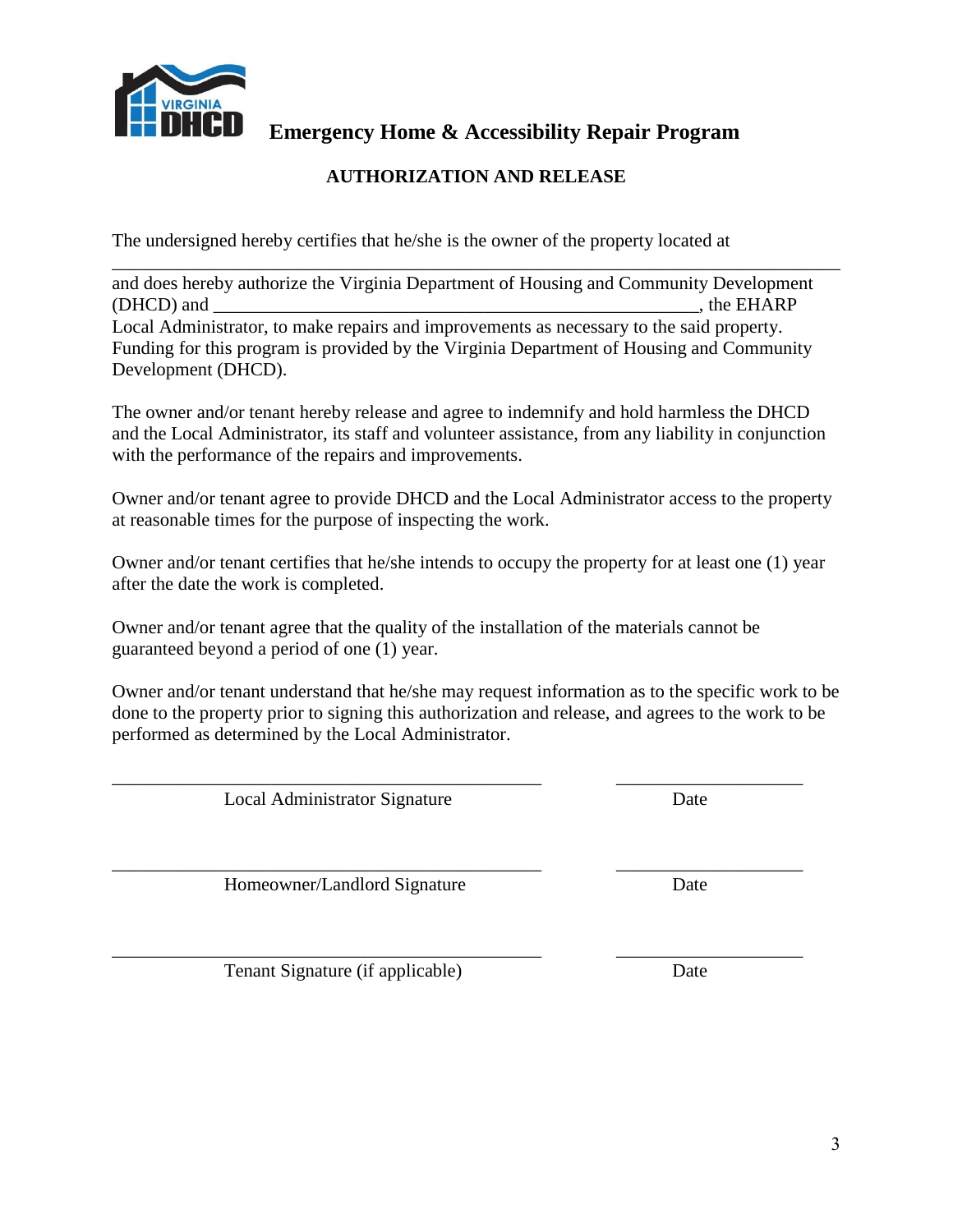

**Provide a drawing for roof, gutter, soffit, deck, ramp, stairs & floor repairs**

• Roof, gutter, soffit work should show aerial of home with dimensions  $\&$  location of proposed work

- Deck, ramp  $\&$  stair work should show aerial of deck with dimensions  $\&$  location of proposed work
- Floor repairs should show aerial of affected room(s) with dimensions  $\&$  location of proposed work

#### **Provide photo documentation that fully captures the current conditions and allows for visualization of proposed work.**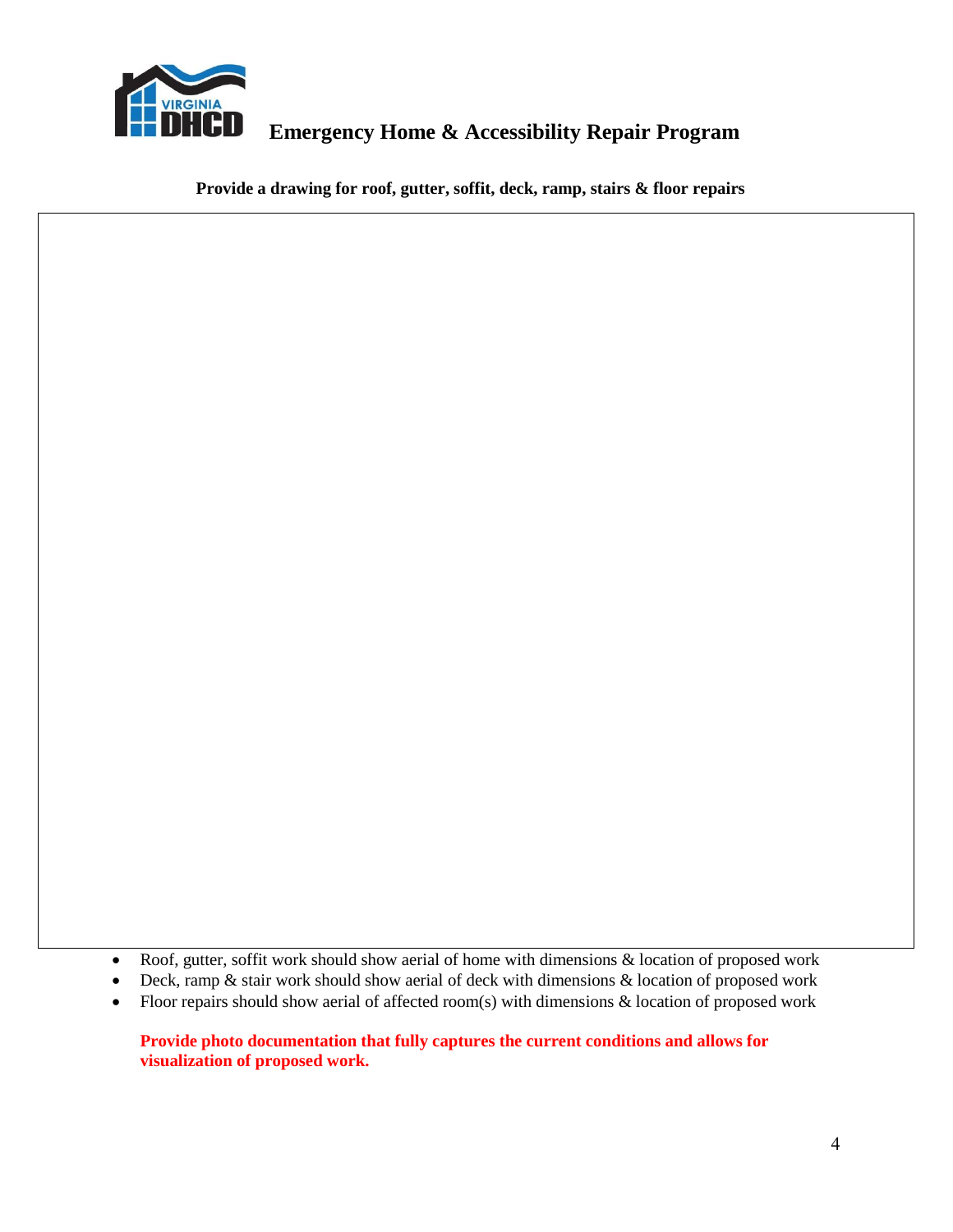

## HOMEOWNER/RENTER AGREEMENT

| (Homeowner and/or Renter) in accordance with<br>and                                   |                      |
|---------------------------------------------------------------------------------------|----------------------|
| the Emergency Home Repair Program Guidelines for the purpose of providing repairs and |                      |
| improvements as necessary to the property located at                                  |                      |
|                                                                                       | <b>a</b> as follows: |
|                                                                                       |                      |
| <b>SPECIFIC SCOPE OF WORK:</b>                                                        |                      |
|                                                                                       |                      |
|                                                                                       |                      |
|                                                                                       |                      |
|                                                                                       |                      |
|                                                                                       |                      |
|                                                                                       |                      |
|                                                                                       |                      |
|                                                                                       |                      |
|                                                                                       |                      |
|                                                                                       |                      |
| WORK TO BEGIN: ESTIMATED COMPLETION:                                                  |                      |
|                                                                                       |                      |
| TOTAL COST: \$                                                                        |                      |
| MATERIALS: \$                                                                         |                      |
|                                                                                       |                      |
|                                                                                       |                      |
|                                                                                       |                      |
|                                                                                       |                      |
|                                                                                       |                      |
|                                                                                       |                      |
|                                                                                       |                      |
|                                                                                       |                      |
| Local Administrator Signature                                                         | Date                 |
|                                                                                       |                      |
|                                                                                       |                      |
|                                                                                       |                      |
| Homeowner/Landlord Signature                                                          | Date                 |
|                                                                                       |                      |
|                                                                                       |                      |
|                                                                                       |                      |
| <b>Tenant Signature</b>                                                               | Date                 |